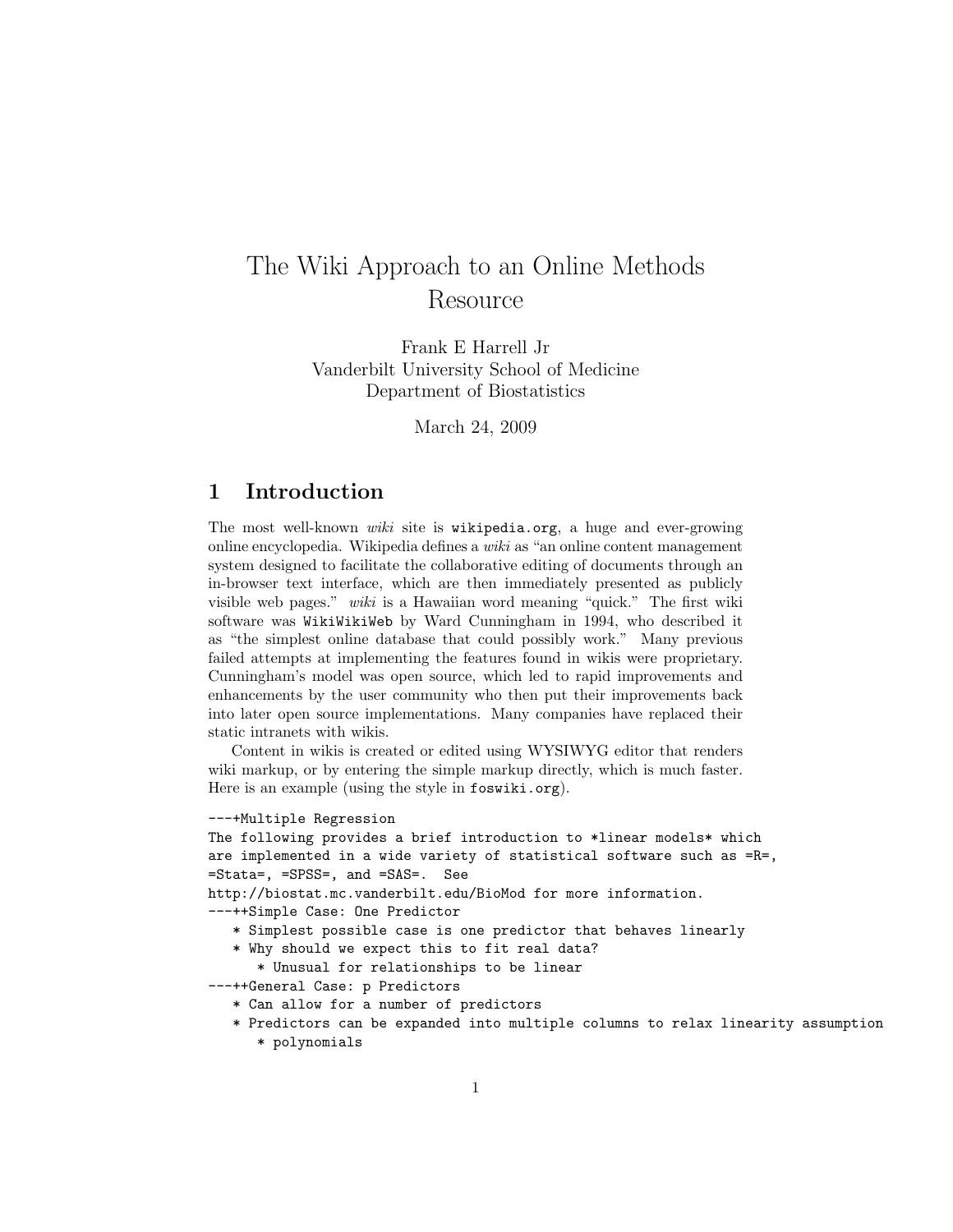\* piecewise polynomials (SplineFunctions)

The rendering of this markup can be seen below and at http://biostat.mc. vanderbilt.edu/twiki/bin/view/Sandbox/WebHome. You can see that the link to the URL was made automatically, and that the asterisks represent different indent levels for bullet points. SplineFunctions is a "WikiWord" that automatically generates a new page underneath the current page if it does not already exist<sup>1</sup>. If you click on the bottom button to view the raw text for the rendered page you will see the markup along with other examples. At the top of the page on the above URL is the directive %TOC% which treats all lines beginning with ---+, ---++, or ---+++ (representing progressively smaller section titles) as section headings that are hyperlinked.

#### **Multiple Regression**

The following provides a brief introduction to linear models which are implemented in a wide variety of statistical software such as R, Stata, SPSS, and SAS. See http://biostat.mc.vanderbilt.edu/BioMod for more information.

**Simple Case: One Predictor** 

- · Simplest possible case is one predictor that behaves linearly
- . Why should we expect this to fit real data? O Unusual for relationships to be linear

**General Case: p Predictors** 

- Can allow for a number of predictors
- . Predictors can be expanded into multiple columns to relax linearity assumption O polynomials
	- O piecewise polynomials (SplineFunctions<sup>2</sup>)

Once pages are created, wikis allow easy navigation between pages and extensive search capabilities.

It is trivial to attach data, images, pdf, and other binary files to any wiki page. This is intended for storing content that is in final form not to be edited by users.

## 2 Advanced Features

Wikis have been extended in a number of ways using plug-ins for such things as inline spreadsheets, slide shows, and action items decided at meetings<sup>2</sup>. At biostat.mc.vanderbilt.edu we have implemented plug-ins for the following tasks, several of them demonstrated at biostat.mc.vanderbilt.edu/ ColeBeck:

1. using LATEX to render mathematical expressions inside wiki markup

<sup>&</sup>lt;sup>1</sup>If the new topic does not already exist, a question mark appears after the word which the user clicks on to create the new sub-page.

 ${}^{2}$ Foswiki, for example, will send automatic e-mail reminders once action items are entered into meeting minutes being composed during the meeting.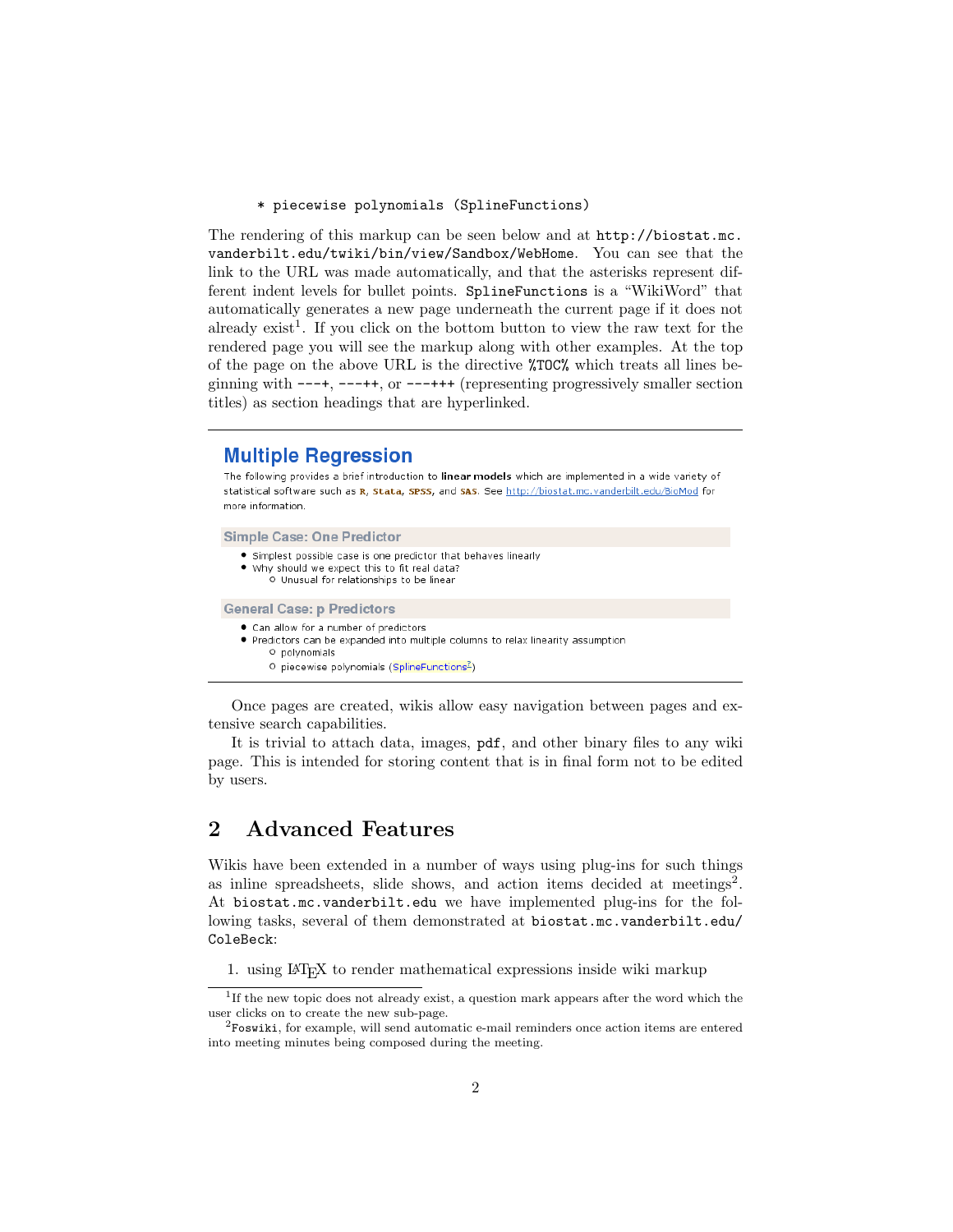- 2. linking to PubMed by a simple directive, given the PMID, or automatically generating an article's abstract inside the current wiki page
- 3. using Graphviz to draw tree-like diagrams using simple directed graph markup
- 4. calling out bibliographic citations in a BibTeX database
- 5. conditional appearance of text inside the current page

As an example of the latter feature, a checkbox can be added to a page such that when checked, a whole set of optional text/tables instantly appears, making the current page longer. This is useful for example when writing a generic section with a checkbox labeled Click here to see common randomization procedures if the study you are designing is a randomized trial.

#### 3 The Wiki Philosophy

Wikis are designed to trust users with appropriate permissions, making it easy to make and to correct mistakes. There is an audit trail showing who changed what to what when. Inappropriate changes can readily be edited again, or the page can be reverted to a previous version before the changes. The entire version history is saved for each page<sup>3</sup>. A user can elect to be notified via e-mail if a selected page, or any page, is changed by anyone.

As detailed in an excellent book by a team of computer scientists and organizational psychologists, Ebersbach, Glaser, and Heigl [1], the success of wiki comes from its conformance with how work gets done when large groups of volunteers are involved. If a leader makes assignments to group members, a member's assignment may not be in line with their interest, and work does not progress. When a member self-selects an area by contributing somewhat at random to different parts of the wiki, significant multi-author contributions sum to result in extensive content. Wikis are not designed for aesthetics but for content and removing hindrances to multi-authorship.

Perhaps the real secret to the success of wikis is that the majority of humans put their energy into things they know something about. When someone composes content that is not very good, or changes someone else's content, other knowledgeable persons come along and fix the content. Eventually the less knowledgeable person "loses steam". A case in point is the WikiPedia entry for the Wilcoxon two-sample test at http://en.wikipedia.org/wiki/ Mann-Whitney\_U. When I first viewed this page, it contained much misinformation including a claim that a bird scientist invented the test in 1970. I fixed the page. Someone else came along and undid half of my fixes. Others repaired most of that half, and then I fixed the rest and this has stood for many months. The persons who contributed the misinformation have lost energy.

<sup>3</sup>For efficiency, only text differences are stored, not the entire current text.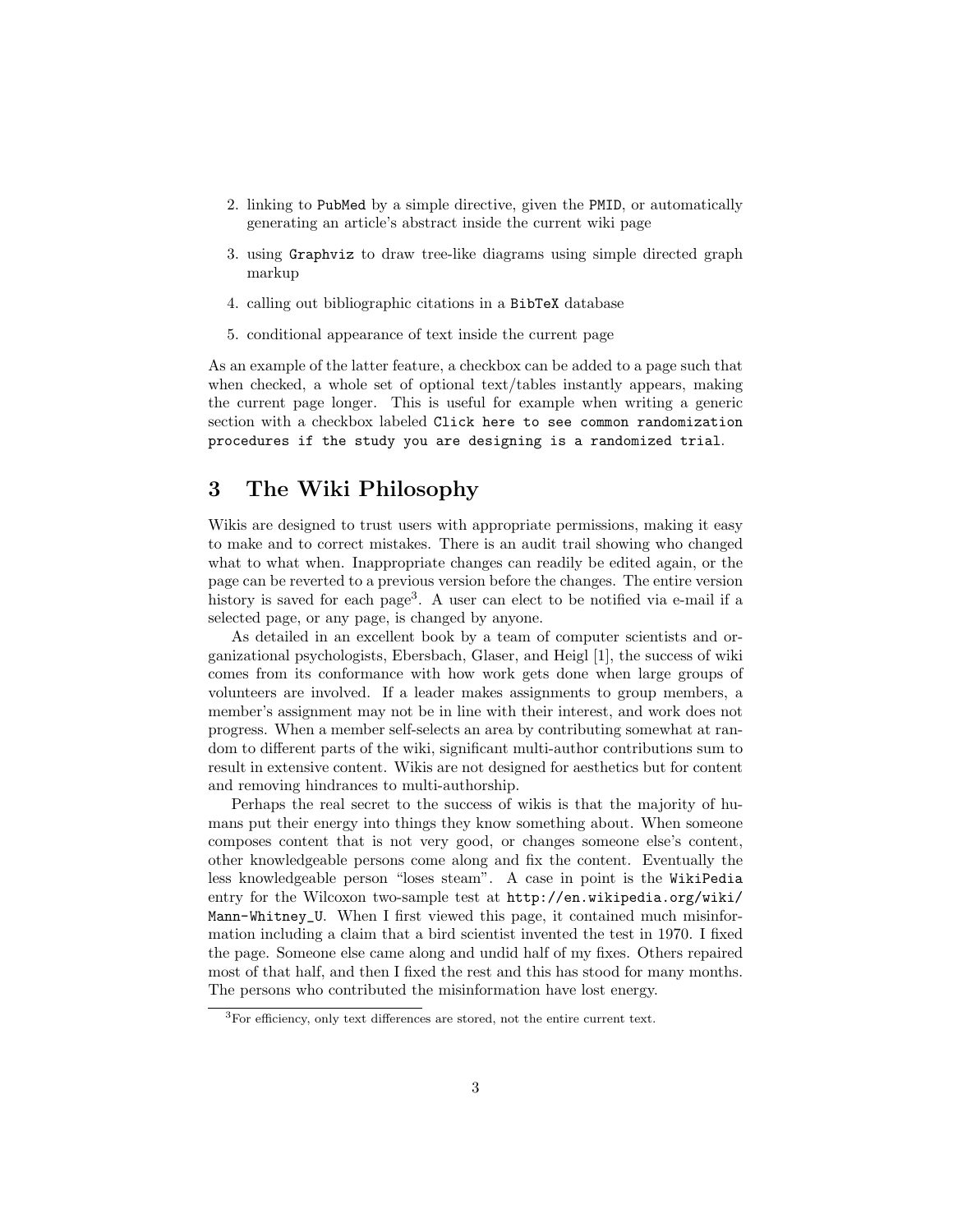A major component of the wiki approach is refactoring of text. Unlike an ever-lengthening e-mail that is sent from colleague to colleague for comments, the wiki approach is to have each contributor refactor the text on a page when new contributions that are made that obsolete old text. A wiki does not accumulate all thoughts on a subject, but keeps the good and unique ones. Old thoughts are saved in the version history.

#### 4 Strengths and Weakness of the Wiki Model

Like the successful open source movement typified by the R, Linux, Emacs, Apache, and LATEX projects, wikis thrive on controlled chaos. At the expense of removing barriers to contributions for a large user community, bad content may appear from time to time. More harmful though is the possibility for lack of contributions in certain important areas.

When topics needing to be developed are still rapidly evolving, the wiki approach has its greatest benefits. Any journal article can quickly become obsolete or there may be difficulties putting forward links in articles to new articles, software, etc. It is extremely easy to update any wiki content using a standard web browser.

Contributors to a wiki are rewarded primarily by satisfaction from assisting a large number of researchers and from using the current content in teaching. Contributors' names can appear at the bottom of each page, but more commonly only appear when a user looks at the revision log for the page. More formal recognition could be given by listing significant contributors on a consortium's home page. Prizes for most contributions could be given as an incentive, but I am not familiar with any such example.

While page views are one reflection of the value of a page, wiki contributions do not go into a citation index, although Google Scholar will find wiki content (even content inside pdf attachments to a wiki page). A curriculum vitae could list content that is primarily due to a faculty member and could include the number of page views, but I do not know how promotion committees view this.

### 5 Resources Required to Maintain the Wiki

Open source wiki management software such as  $\text{Foswiki}^4$  are easy to maintain. If IT personnel are already managing a server, managing wiki software is not a very large additional task. A large Foswiki system can be maintained by about one-tenth of a full time IT staff member.

<sup>4</sup>Foswiki started as Twiki which was an open source project that was attempted to be commercialized by its founder. The attempt led to community developers abandoning the project which is now virtually dead. Fortunately, Twiki was open source so the user community quickly re-formed around the excellent Foswiki project to which our department is currently converting. A test version may be seen at biostat3.mc.vanderbilt.edu which in May 2009 is expected to become biostat.mc.vanderbilt.edu.